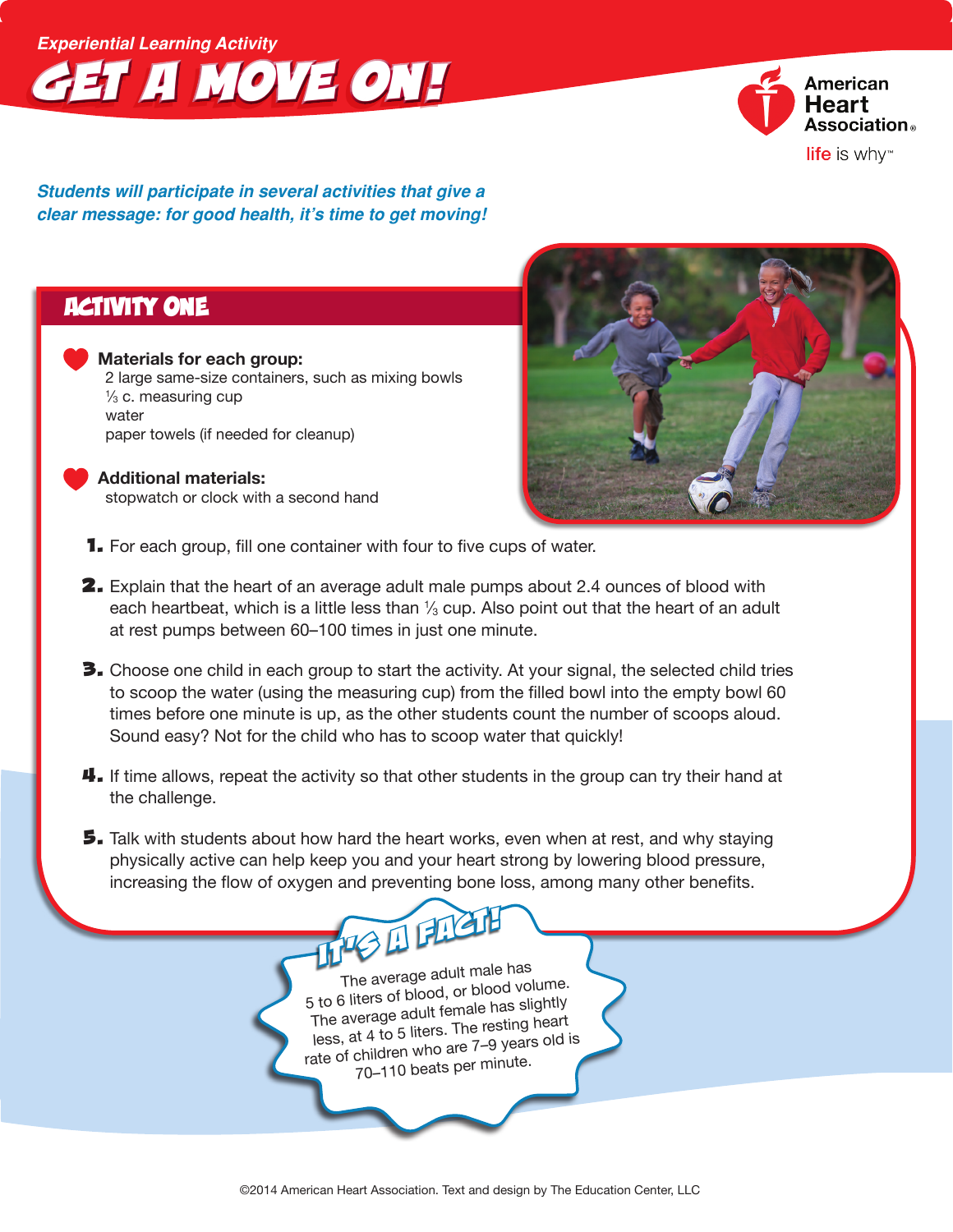# *Get a Move On!*



### Activity Two

 **Materials for each group of four students:**  one die

 One excuse people often give for not being physically active is a lack of time. But physical activity is something you can do even if you only have a few minutes. To show students how easy it is to squeeze in some physical activity throughout the day, follow these steps:

- **1.** Write a code similar to the one shown on chart paper.
- **2.** Divide students into groups of four to six students each and give each group a die.
- **3.** Ask one student in each group to roll the die and, using the code, identify the activity his group will do.
- **4.** Have another group member roll the die to determine the number of repetitions. Then have the group complete the activity for the determined number of repetitions.
- **5.** Challenge groups to repeat the steps until they have completed ten rounds; then have them tally the total number of exercises they completed.
- 6. Gather back together as a large group and tally the impact of doing that many exercises every day for a week, a month, and a year. For an extra challenge, have older students determine the number of exercises for an entire class or grade level. Good habits really add up!





For supersize dice students will love, cover cubeshaped tissue boxes with paper and label the sides with dots.